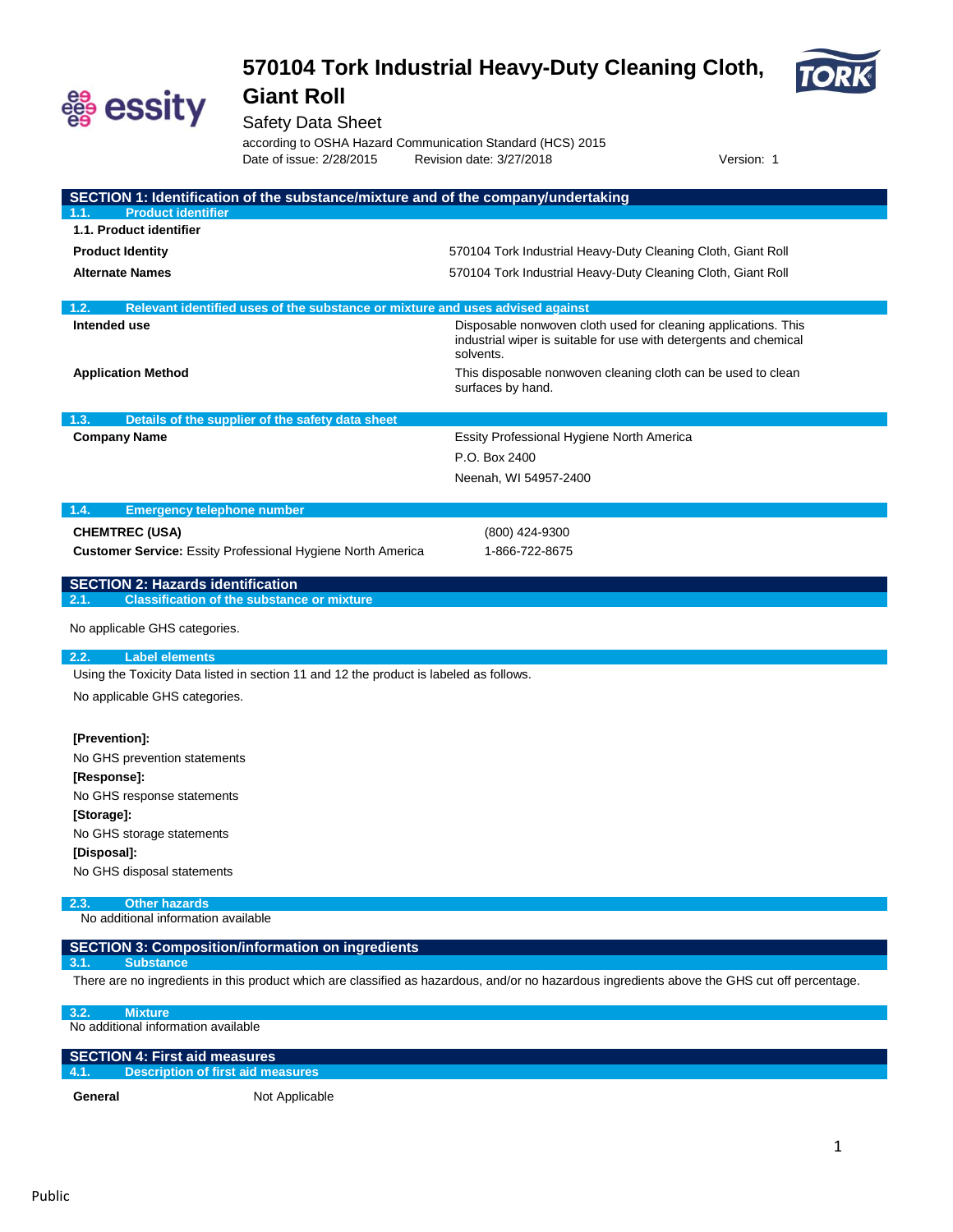Safety data sheet

According to OSHA Hazard Communication Standard (HCS) 2015

| <b>Inhalation</b>                                                                                     | Not Applicable                                                                                       |  |  |
|-------------------------------------------------------------------------------------------------------|------------------------------------------------------------------------------------------------------|--|--|
| Eyes                                                                                                  | Not Applicable                                                                                       |  |  |
| <b>Skin</b>                                                                                           | Not Applicable                                                                                       |  |  |
| Ingestion                                                                                             | Not Applicable                                                                                       |  |  |
|                                                                                                       |                                                                                                      |  |  |
| 4.2.                                                                                                  | Most important symptoms and effects, both acute and delayed                                          |  |  |
| Overview                                                                                              | Not Applicable                                                                                       |  |  |
| 4.3.                                                                                                  | Indication of any immediate medical attention and special treatment method                           |  |  |
|                                                                                                       | No additional information available                                                                  |  |  |
|                                                                                                       | <b>SECTION 5: Firefighting measures</b>                                                              |  |  |
| 5.1.                                                                                                  | <b>Extinguishing media</b>                                                                           |  |  |
|                                                                                                       | Recommended extinguishing media; alcohol resistant foam, water.                                      |  |  |
| 5.2.                                                                                                  | Special hazards arising from the substance or mixture                                                |  |  |
|                                                                                                       | Hazardous decomposition: No information provided                                                     |  |  |
| 5.3.                                                                                                  | <b>Advise for firefighters</b>                                                                       |  |  |
|                                                                                                       | Avoid exposure to combustion gases                                                                   |  |  |
| <b>ERG Guide No.</b>                                                                                  | Not applicable                                                                                       |  |  |
|                                                                                                       |                                                                                                      |  |  |
|                                                                                                       | <b>SECTION 6: Accidental release measure</b>                                                         |  |  |
| 6.1.<br>Not Applicable                                                                                | Personal precautions, protective equipment and emergency procedure                                   |  |  |
|                                                                                                       |                                                                                                      |  |  |
| 6.2.<br>Not Applicable                                                                                | <b>Environmental precautions</b>                                                                     |  |  |
| 6.3.                                                                                                  | Methods and material for containment and cleaning up                                                 |  |  |
|                                                                                                       | Material can generally be recovered and used. Soiled product can be recycled where facilities exist. |  |  |
| Landfill in accordance with local regulations. Unused product can be recycled where facilities exist. |                                                                                                      |  |  |
| <b>Reference to other sections</b><br>6.4.                                                            |                                                                                                      |  |  |
| No additional information available                                                                   |                                                                                                      |  |  |
|                                                                                                       |                                                                                                      |  |  |
| <b>SECTION 7: Handling and storage</b><br><b>Precautions for safe handling</b><br>7.1.                |                                                                                                      |  |  |
| No information provided                                                                               |                                                                                                      |  |  |
| 7.2.<br>Conditions for safe storage, including any incompatibilities                                  |                                                                                                      |  |  |
| Not Applicable                                                                                        |                                                                                                      |  |  |
| Incompatible materials: No data available.                                                            |                                                                                                      |  |  |

# SECTION 8: Exposure controls/personal protection<br>8.1. Control parameters **8.1. Control parameters**

There are no ingredients in this product which are classified as hazardous, and/or no hazardous ingredients above the GHS cut off percentage.

# **8.2. Exposure control**

| <b>Respiratory</b>          | Not Applicable |
|-----------------------------|----------------|
| Eyes                        | Not Applicable |
| Skin                        | Not Applicable |
| <b>Engineering Controls</b> | Not Applicable |
| <b>Other Work Practices</b> | Not Applicable |
|                             |                |

See section 2 for further details. - [Prevention]:

| <b>SECTION 9: Physical and chemical properties</b>            |                  |  |  |
|---------------------------------------------------------------|------------------|--|--|
| Information on basic physical and chemical properties<br>9.1. |                  |  |  |
| Appearance                                                    | White roll solid |  |  |
| Odor                                                          | None             |  |  |
| Odor threshold                                                | Not Measured     |  |  |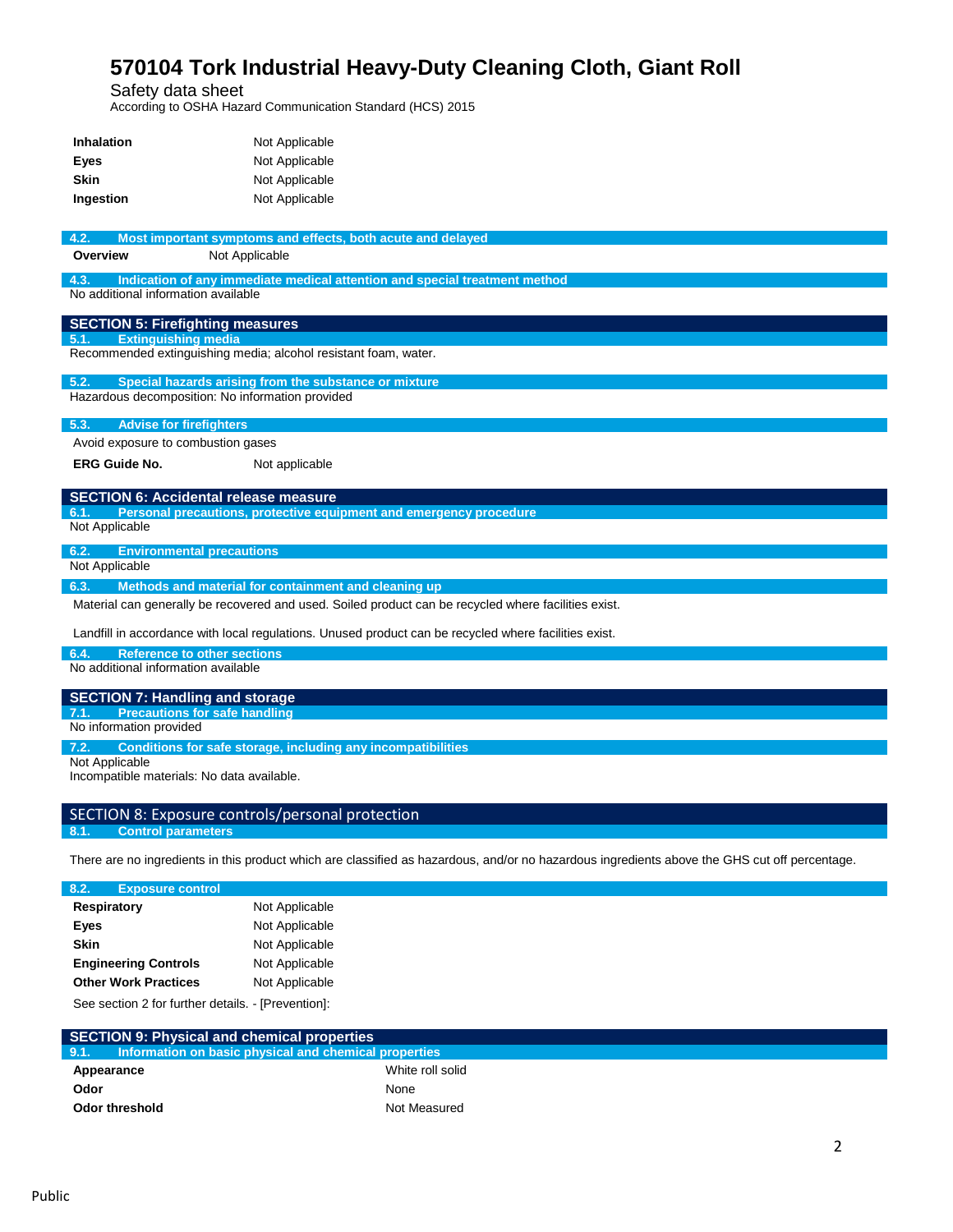Safety data sheet

According to OSHA Hazard Communication Standard (HCS) 2015

| рH                                              | Not Measured                               |
|-------------------------------------------------|--------------------------------------------|
| Melting point / freezing point                  | Not Measured                               |
| Initial boiling point and boiling range         | Not Measured                               |
| <b>Flash Point</b>                              | Not Measured                               |
| Evaporation rate (Ether = 1)                    | Not Measured                               |
| Upper/lower flammability or explosive limits    | <b>Lower Explosive Limit: Not Measured</b> |
|                                                 | <b>Upper Explosive Limit: Not Measured</b> |
| Vapor pressure (Pa)                             | Not Measured                               |
| <b>Vapor Density</b>                            | Not Measured                               |
| <b>Specific Gravity</b>                         | Not Measured                               |
| <b>Solubility in Water</b>                      | Not Measured                               |
| Partition coefficient n-octanol/water (Log Kow) | Not Measured                               |
| <b>Auto-ignition temperature</b>                | Not Measured                               |
| Decomposition temperature                       | Not Measured                               |

### **9.2. Other information**

No other relevant information.

| <b>SECTION 10: Stability and reactivity</b> |
|---------------------------------------------|
| 10.1. Reactivity                            |

No data available.

#### **10.2. Chemical stability** No data available.

**10.3. Possibility of hazardous reactions**

No data available.

**10.4. Conditions to avoid** No data available.

#### **10.5. Incompatible materials**

No data available.

**10.6. Hazardous decomposition products** No information provided

# **SECTION 11: Toxicological information**

## **11.1. Information on toxicological effects**

### **Acute toxicity**

There are no ingredients in this product which are classified as hazardous, and/or no hazardous ingredients above the GHS cut off percentage. Note: When no route specific LD50 data is available for an acute toxin, the converted acute toxicity point estimate was used in the calculation of the product's ATE (Acute Toxicity Estimate).

| <b>Classification</b>         | Category | <b>Hazard Description</b> |
|-------------------------------|----------|---------------------------|
| Acute toxicity (oral)         | ---      | Not Applicable            |
| Acute toxicity (dermal)       | $--$     | Not Applicable            |
| Acute toxicity (inhalation)   | $--$     | Not Applicable            |
| Skin corrosion/irritation     | ---      | Not Applicable            |
| Serious eye damage/irritation | $--$     | Not Applicable            |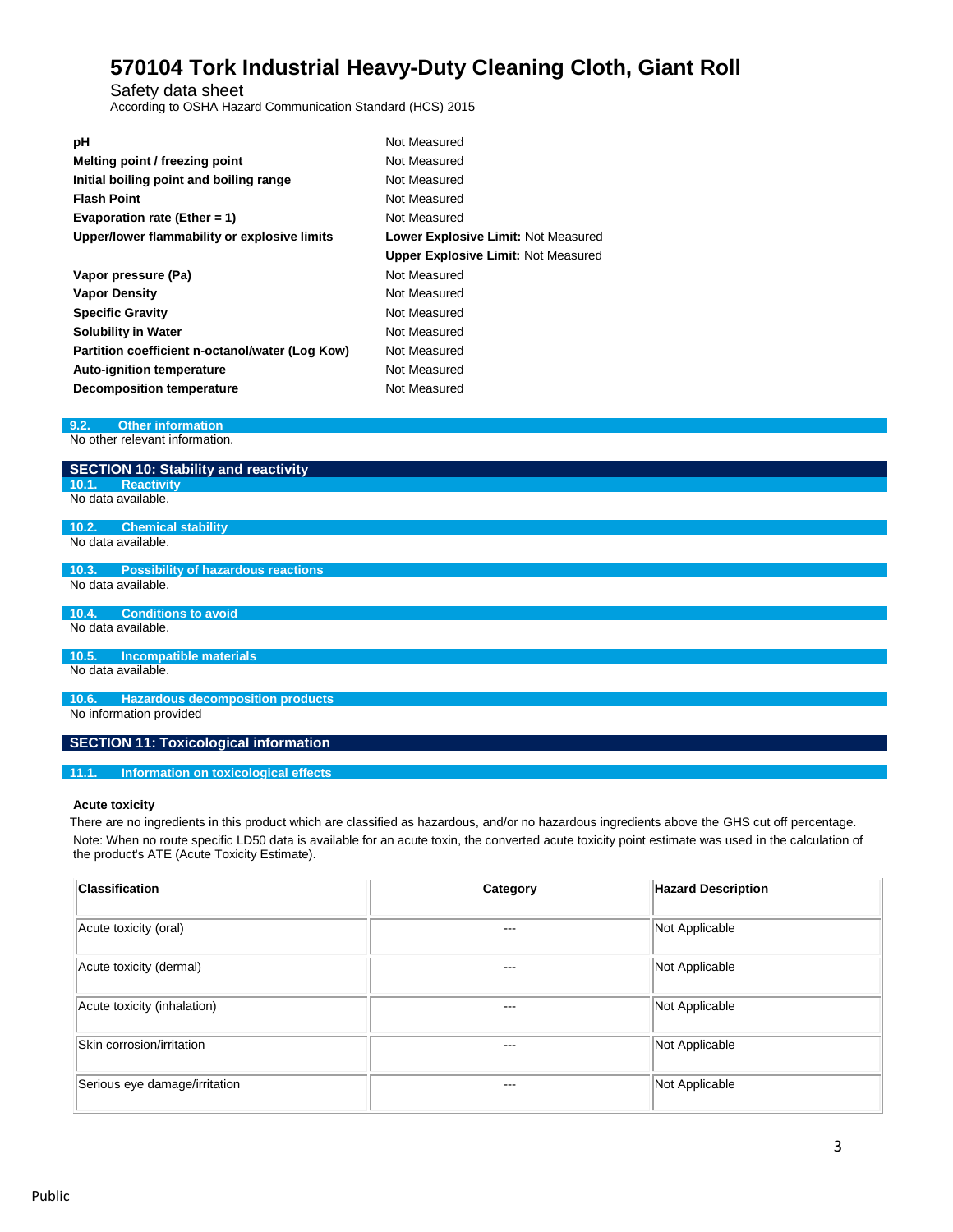Safety data sheet

According to OSHA Hazard Communication Standard (HCS) 2015

| Respiratory sensitization | ---   | Not Applicable |
|---------------------------|-------|----------------|
| Skin sensitization        | ---   | Not Applicable |
| Germ cell mutagenicity    | ---   | Not Applicable |
| Carcinogenicity           | $--$  | Not Applicable |
| Reproductive toxicity     | $---$ | Not Applicable |
| STOT-single exposure      | ---   | Not Applicable |
| STOT-repeated exposure    | $---$ | Not Applicable |
| Aspiration hazard         | $---$ | Not Applicable |

### **SECTION 12: Ecological information**

**12.1. Toxicity**

No additional information provided for this product. See Section 3 for chemical specific data.

#### **Aquatic Eco toxicity**

There are no ingredients in this product which are classified as hazardous, and/or no hazardous ingredients above the GHS cut off percentage.

#### **12.2. Persistence and degradability**

There is no data available on the preparation itself.

# **12.3. Bio accumulative potential**

Not measured

#### **12.4. Mobility in soil** No data available.

**12.5. Results of PBT and vPvBvT assessment**

This product contains no PBT/vPvB chemicals.

#### **12.6. Other adverse effects**

No data available.

# **SECTION 13: Disposal considerations**

**13.1. Waste treatment methods**

Observe all federal, state and local regulations when disposing of this substance.

#### **SECTION 14: Transport information DOT (Domestic Surface Transportation) IMO / IMDG (Ocean Transportation) ICAO/IATA**

| 14.1. | <b>UN number</b>        |               |               |  |
|-------|-------------------------|---------------|---------------|--|
|       | Not Applicable          | Not Regulated | Not Regulated |  |
|       |                         |               |               |  |
| 14.2. | UN proper shipping name |               |               |  |
|       | Not Regulated           | Not Regulated | Not Regulated |  |

# **14.3. Transport hazard class(es)**